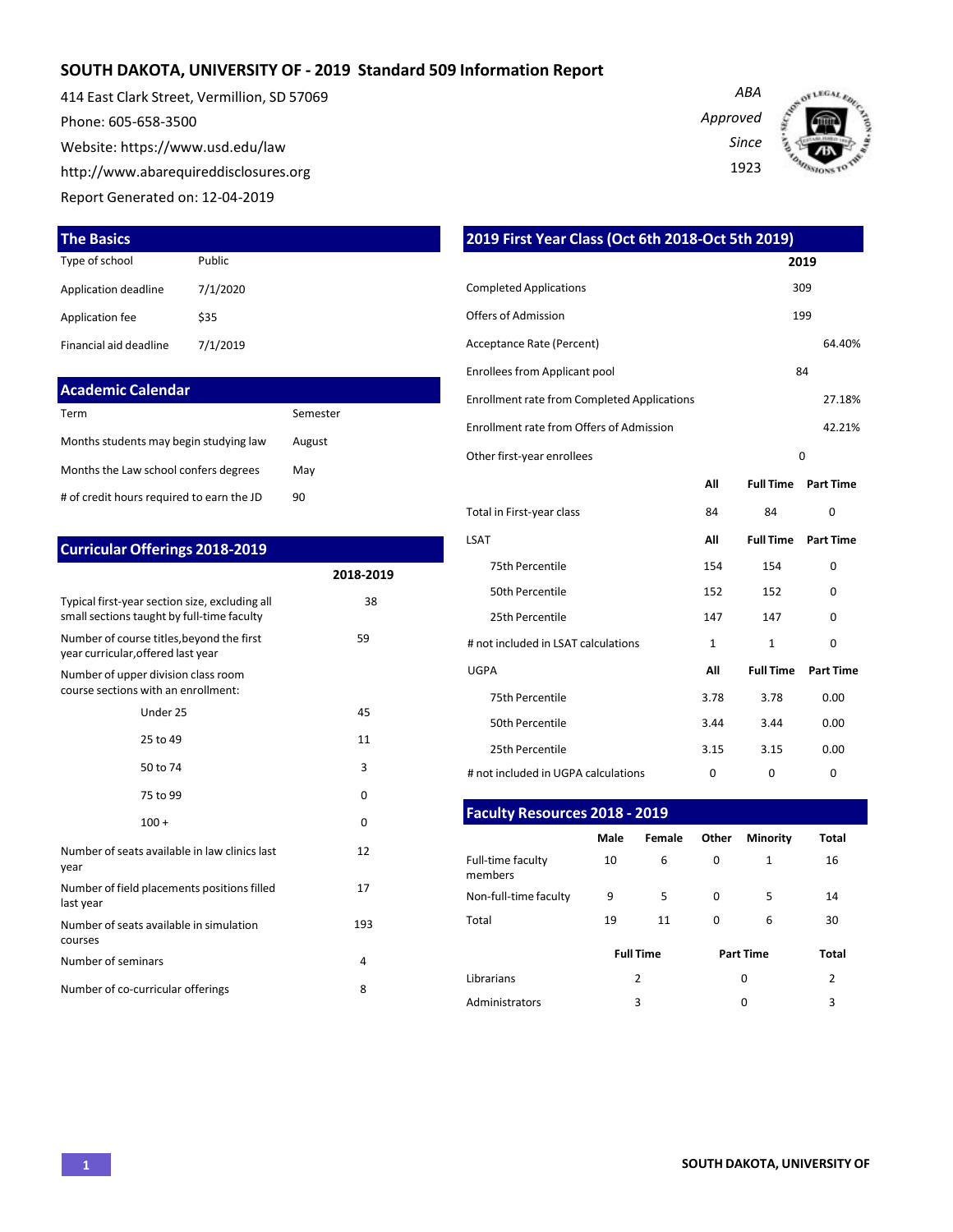| <b>J.D Enrollment as of October 5th 2019</b> |                |          |              |   |                 |                |          |          |    |                |                |          |          |              |          |          |                |
|----------------------------------------------|----------------|----------|--------------|---|-----------------|----------------|----------|----------|----|----------------|----------------|----------|----------|--------------|----------|----------|----------------|
|                                              |                | JD1      |              |   | JD <sub>2</sub> |                |          | JD3      |    |                | JD4            |          |          | <b>Total</b> |          |          |                |
|                                              | т              | М        | W            | O |                 | М              | W        | $\Omega$ |    | M              | W              | O        | T        | M            | W        | O        | т              |
| Hispanics of any race                        | $\mathbf{1}$   | $\Omega$ |              | 0 | 1               | 0              | 1        | 0        | 0  | 0              | 0              | $\Omega$ | 0        | $\Omega$     | $\Omega$ | $\Omega$ | $\overline{2}$ |
| American Indian or Alaska Native             | 4              | 3        |              | 0 | $\mathbf{1}$    | 0              | 1        | 0        | 0  | 0              | $\Omega$       | $\Omega$ | 0        | $\Omega$     | $\Omega$ | $\Omega$ | 5              |
| Asian                                        | 0              | $\Omega$ | 0            | 0 | 0               | 0              | $\Omega$ | 0        | 0  | 0              | 0              | $\Omega$ | 0        | $\Omega$     | $\Omega$ | $\Omega$ | 0              |
| <b>Black or African American</b>             | 0              | $\Omega$ | 0            | 0 | $\overline{2}$  | $\overline{2}$ | $\Omega$ | $\Omega$ | 0  | 0              | $\Omega$       | $\Omega$ | $\Omega$ | $\Omega$     | $\Omega$ | $\Omega$ | $\overline{2}$ |
| Native Hawaiian or Other Pacific Islander    | $\Omega$       | $\Omega$ | $\Omega$     | 0 | 0               | 0              | 0        | 0        | 0  | 0              | 0              | $\Omega$ | 0        | $\Omega$     | $\Omega$ | $\Omega$ | 0              |
| Two or More Races                            | $\overline{2}$ | 1        | 1            | 0 | 3               | 0              | 3        | 0        | 4  | $\overline{2}$ | $\overline{2}$ | $\Omega$ | 0        | $\Omega$     | $\Omega$ | 0        | 9              |
| <b>Total Minority</b>                        | 7              | 4        | 3            | 0 | 7               | $\overline{2}$ | 5        | 0        | 4  | $\overline{2}$ | $\overline{2}$ | $\Omega$ | 0        | $\Omega$     | $\Omega$ | $\Omega$ | 18             |
| White                                        | 79             | 50       | 28           | 1 | 59              | 35             | 24       | 0        | 45 | 27             | 18             | $\Omega$ | 0        | $\Omega$     | $\Omega$ | $\Omega$ | 183            |
| Nonresident Alien                            | $\Omega$       | $\Omega$ | <sup>0</sup> | 0 | 0               | 0              | $\Omega$ | 0        | 0  | 0              | 0              | $\Omega$ | 0        | 0            | 0        | 0        | 0              |
| Race and Ethnicity Unknown                   | $\Omega$       | 0        | 0            | 0 |                 | 1              | $\Omega$ | 0        | 2  | $\overline{2}$ | 0              | $\Omega$ | $\Omega$ | 0            | $\Omega$ | 0        | 3              |
| Total                                        | 86             | 54       | 31           | 1 | 67              | 38             | 29       | 0        | 51 | 31             | 20             | 0        | 0        | 0            | 0        | 0        | 204            |

| <b>Per Semester:</b>             | Resident | Fees    | Non-Resident | Fees        | Other        | Fees    |
|----------------------------------|----------|---------|--------------|-------------|--------------|---------|
| Full-Time                        | \$8.500  | \$2,690 | \$22,520     | \$<br>2,690 | \$<br>12,011 | \$2,690 |
| Part-Time                        | \$5.570  | \$2,472 | \$10,728     | \$<br>2,472 |              |         |
| Per Credit:*                     | Resident | Fees    | Non-Resident | Fees        | Other        |         |
| Full-Time                        | \$0      | \$0     | \$0          | \$0         | \$0          | \$0     |
| Part-Time                        | \$0      | \$0     | \$0          | \$0         |              |         |
| <b>Tuition Guarantee Program</b> |          |         | No           |             |              |         |

# **Living Expenses 2019-2020**

| Estimated Living Expenses for singles |          |  |  |  |  |  |
|---------------------------------------|----------|--|--|--|--|--|
| Living on Campus                      | \$13,989 |  |  |  |  |  |
| Living Off Campus                     | \$15.924 |  |  |  |  |  |
| Living At Home                        | \$7,365  |  |  |  |  |  |

### **Conditional Scholarships 2018-2019**

| Students Matriculating in | # Entering with | # Reduced or Eliminated |
|---------------------------|-----------------|-------------------------|
| 2017-2018 Academic Year   |                 | O                       |
| 2016-2017 Academic Year   |                 | O                       |
| 2015-2016 Academic Year   |                 | n                       |

## **1L Tuition and Fees 2019-2020 J.D. Degrees Awarded 2018-2019**

| Hispanics of any race                     | 1              |
|-------------------------------------------|----------------|
| American Indian or Alaska Native          | $\overline{2}$ |
| Asian                                     | $\mathbf{1}$   |
| <b>Black or African American</b>          | 0              |
| Native Hawaiian or Other Pacific Islander | 0              |
| <b>Two or More Races</b>                  | $\overline{2}$ |
| <b>Total Minority</b>                     | 6              |
| White                                     | 41             |
| Nonresident Alien                         | 0              |
| Race and Ethnicity Unknown                | $\overline{2}$ |
| Total                                     | 49             |

| Living At Home                            |                 | \$7,365                 | <b>Grants and Scholarships 2018-2019</b> |     |             |          |                  |                  |                |  |
|-------------------------------------------|-----------------|-------------------------|------------------------------------------|-----|-------------|----------|------------------|------------------|----------------|--|
|                                           |                 |                         |                                          |     | Total       |          | <b>Full Time</b> | <b>Part Time</b> |                |  |
| <b>Conditional Scholarships 2018-2019</b> |                 |                         |                                          | #   | %           | #        | %                | #                | %              |  |
| Students Matriculating in                 | # Entering with | # Reduced or Eliminated | Total # of students                      | 170 | 100         | 169      | 99               | $\mathbf{1}$     | 1              |  |
| 2017-2018 Academic Year                   | 0               | 0                       | Total # receiving<br>grants              | 0   | $\mathbf 0$ | 0        | 0                | 0                | $\overline{0}$ |  |
| 2016-2017 Academic Year                   | $\mathbf{1}$    | 0                       | Less than 1/2 tuition                    | 57  | 34          | 57       | 34               | 0                | 0              |  |
| 2015-2016 Academic Year                   | $\mathbf{1}$    | 0                       | Half to full tuition                     | 9   | 5           | 9        | 5                | 0                | $\overline{0}$ |  |
|                                           |                 | Full tuition            | 13                                       | 8   | 13          | 8        | 0                | 0                |                |  |
|                                           |                 |                         | More than full tuition                   | 0   | 0           | 0        | 0                | 0                | 0              |  |
|                                           |                 |                         | 75th Percentile grant<br>amount          |     |             | \$10,000 |                  | \$0              |                |  |
|                                           |                 |                         | 50th Percentile grant<br>amount          |     |             | \$3,500  |                  | \$0              |                |  |
|                                           |                 |                         | 25th Percentile grant<br>amount          |     |             | \$1,057  |                  | \$0              |                |  |